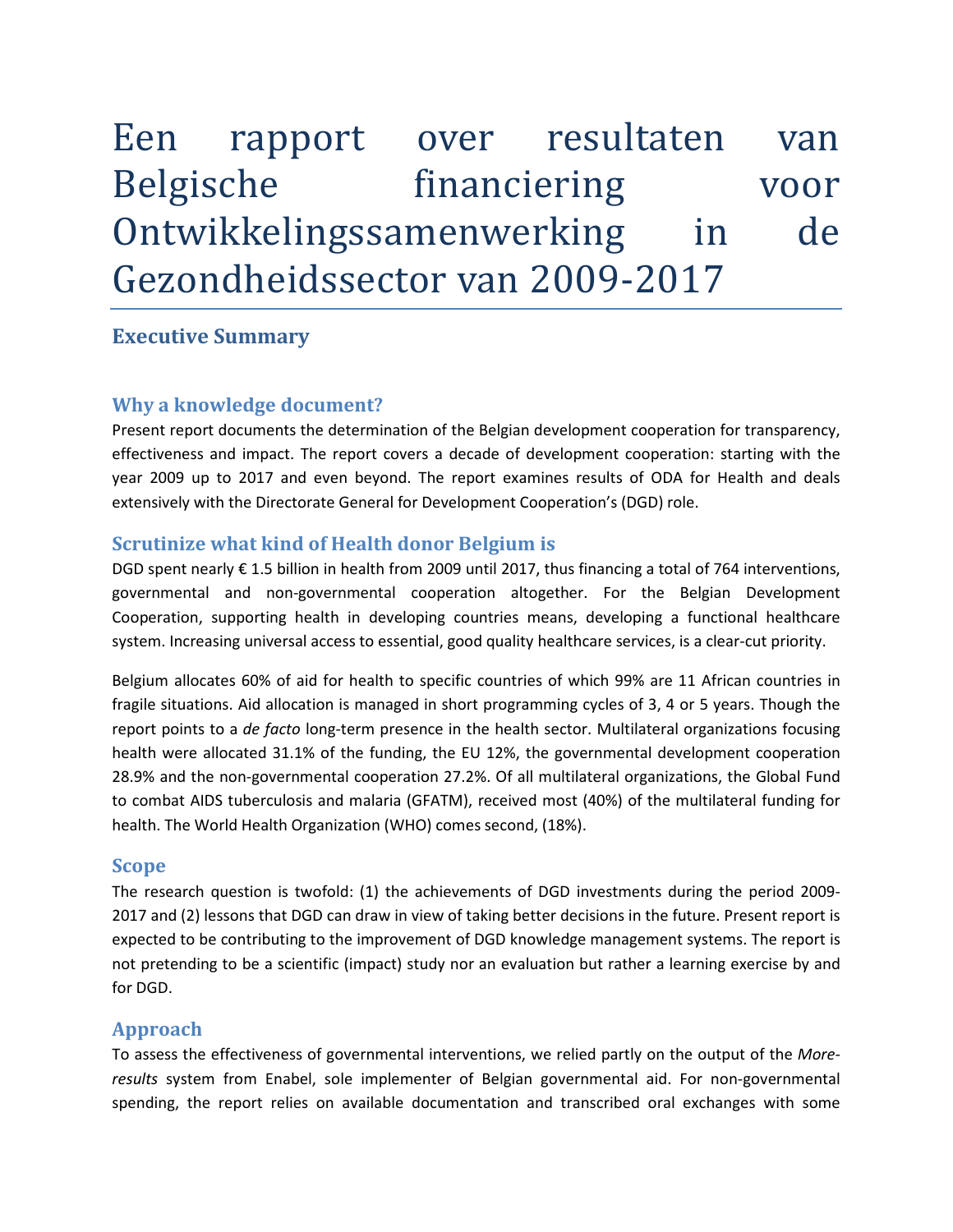important Belgian non-governmental actors. To understand how Belgium "influences" decisions in multilateral organizations and the EU, colleagues responsible in DGD as well as a number of supporting documents such as the DGD *multi-fiches* and evaluation reports from the multilateral organizations were consulted.

A document study including 23 governmental health projects in 5 African countries, Benin, Burundi, DRC, Rwanda and Uganda, completed in the period 2009-2017, guarantees sufficient representativeness. However it was impossible to make general statements for multilateral, nongovernmental and EU development cooperation. A case study on social protection in health attempted to "confront" and connect activities of different Belgian actors and other donors in Senegal.

#### **Context**

The health sector of the 11 partner countries of Belgian development cooperation is characterized by a structural shortage of resources. The out-of-the-pocket costs for patients are too high which results in less than 50% of Africans consulting a health worker. These countries, do not yet spend enough per capita to guarantee minimal care, even if figures take into account external (e.g. donor funds) and private resources (insurance or domestic contributions). External resources usually exceed domestic and private resources. However, development cooperation seems not to discourage the governments of the 11 selected countries to use domestic resources for the health sector. The health sector is above all a crowded sector with donors shaping their activities based on at times contrasting assumptions. Despite all efforts, these countries will not reach the Health SDGs. It will be long before these countries will have sufficient resources to guarantee a reasonable level of health care for their population.

## **What the ministry might learn from the report on its development cooperation for health**

The study found that Belgian governmental cooperation for health is globally effective. Partner countries show gradually improving health indicators. Government-to-government projects resulted in improved referral systems and accessibility of health care to the population in project areas. However, "access" to healthcare is not a regular and common indicator used by Belgian health actors to assess their projects. Raison why it was impossible to draw general conclusions. Enabel translates the assiduous focus on strengthening health care systems, into what they call a *double anchorage*. It appears to be a functional model for health support. The report is also positive about how Enabel adapted the modality of Performance-Based Financing and the Belgian contribution in Rwanda to sectoral budget support were the embassy plays an apparent role in political dialogue.

Belgium makes a major effort to align with policy choices of partner countries. As a result, dependency on government policy makes governmental cooperation extremely vulnerable to political decisions as well as to the quality of policies of assisted countries. This dependency is multiplied by opting for pilot projects that, upon successful completion, rely on the willingness of the supported Government to upscale the pilot experience. Sustainability of the achievements are therefore always uncertain. The study questions the pilot approach for an extreme fragile situation as is the case in the DRC. But even in Benin the longstanding investments in a system of performance based finance, are finally not taken up by the actual government.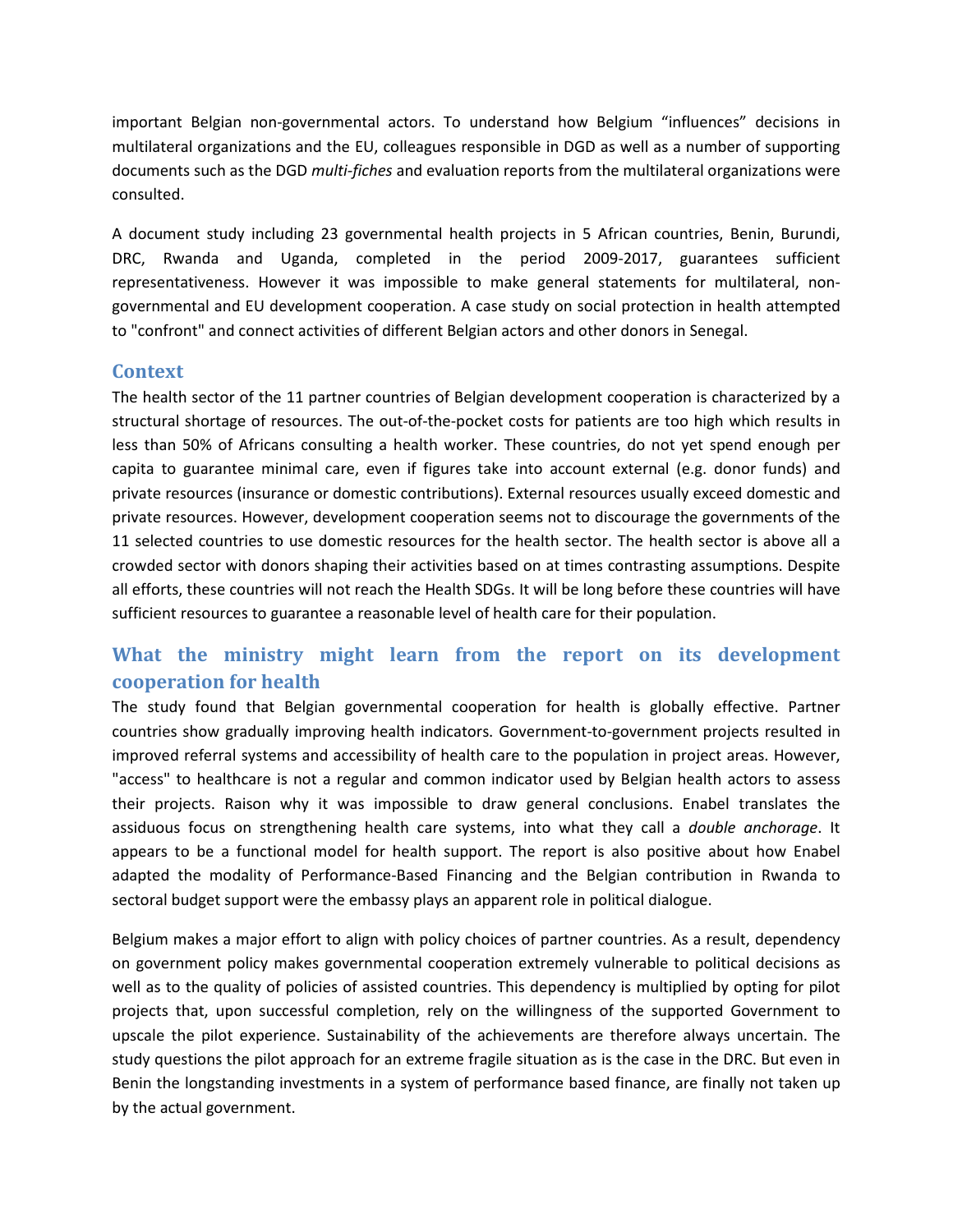In the health sector the study describes the approach of a number of strong Belgian NGAs and notices that they seem to act in accordance with the Belgian health strategy paper. More recently NGA's became implementers for other donors. However, the report cannot make statements about results of non-governmental actors. Firstly, because DGD collects insufficient information for that purpose. Secondly, because the Knowledge Document has only collected in-depth information on a few NGAs. It is still uncertain whether, DGD will be able to do so and whether the reform of 2015 has created enough incentives and clarity for NGA's in order to get sufficient results information in the future to justify money spent.

Effectiveness of EU activities in health is as well difficult to assess and remains anecdotal. Evaluations used for the Knowledge Document allow a number of positive conclusions: for example, joint programming adds value to development cooperation of EU and its Member States, but potential of cooperation has not yet been fully exploited. An evaluation of budget support shows that public finance management is a crucial issue for the health sector by linking it to improvement of the infant mortality rate of assisted countries. Results-oriented management of EU can still be improved. We found that a large donor like EU, with an extensive portfolio and programs on an ambitous scale, is well placed to make relevant judgments in the sector via its evaluations. EU has the potential to deliver useful lessons for all health actors, including Belgian actors. The report details how an EU health evaluation in the DRC has learning potential for other actors.

Observations in embassy reports on WHO show a mixed picture about the organization. Statements about GFATM are consistently critical, notwithstanding the large amount of Belgian funding. MOPAN assessments provide useful information about WHO. Results reporting practiced by GFATM is mostly focused on output, as such mixing contribution and attribution thus making questionable statements.

Belgian development cooperation actively contributes to social protection for health. Unlike the strong focus on healthcare system strengthening, Belgium appears to be a less coherent donor in this domain. DGD ultimately accepts conflicting approaches, seemingly unaware of the problem and does not have a mechanism to work towards a coherent line of conduct by all Belgian development partners, in the same partner country.

#### **What the report learns about DGD's strategic work**

Belgium can build on an exceptionally coherent package of activities in health. The focus on strengthening healthcare systems is a guiding principle that *de facto* links all Belgian channels. Social protection activities however do not show such coherence. Belgium finances different models of health insurance schemes.

Governmental aid makes a strong effort to align to government policies and adheres to the mandate and role of WHO, expertise of Belgian research institutions, especially Antwerp Tropical Institute, and the strategic unit within Enabel-Brussels.

Although Belgium and EU seem to share the same vision on system approach for health, it was never subject to an open policy. Moreover, the EU is *de facto* a genuine leveraging companion of Belgian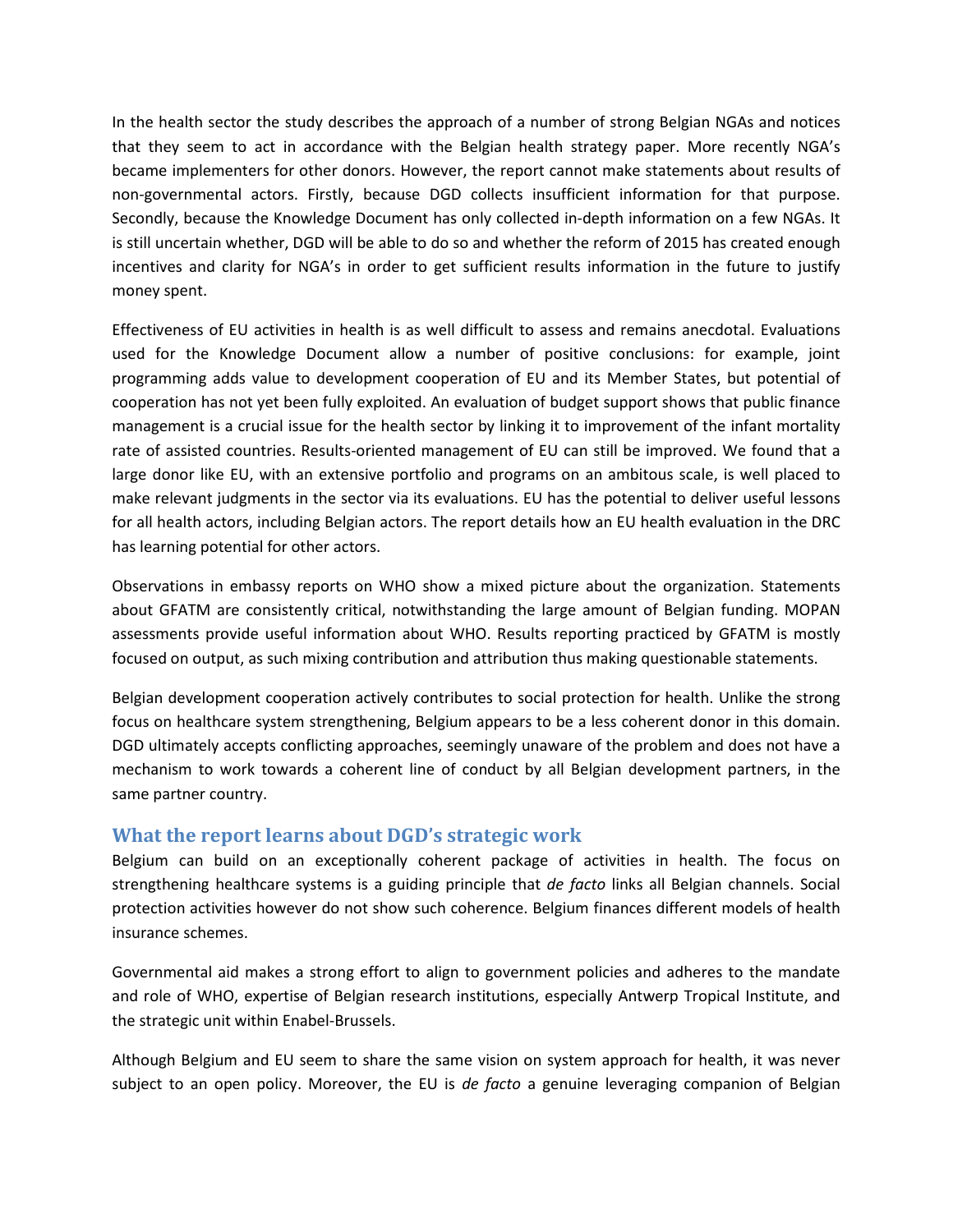development ambitions in the health sector in Central Africa. EU acknowledges the Belgian expertise on health systems strengthening and devotion to Universal Health.

Despite a positive attitude towards WHO, Belgian's aversion to vertical approaches and clear preference for horizontal ones*, in casu* healthcare system strengthening, it is surprising that GFATM receives more than the double of what UNWHO receives. The longstanding donor relation with GFATM is not matching the vision emanating from the Belgian health strategy. Moreover, efforts to influence GFATM through the EC constituency in the GFATM, did not bring any notable change in its vertical approaches.

#### **What the report learns from DGD's knowledge management.**

Knowledge management is generally problematic. DGD is badly equipped to follow-up its strategic focus and learn from partners' experiences. First difficulty is lack of strategic planning per partner country which never goes beyond the short timeframes of usual program cycles. Second handicap is lacking overview of achievements. Furthermore, context-related information (fragility) is not reflected on in strategy notes and approaches.

Belgian governmental cooperation in health encounters the consequences of fragile situations. On the ground, the study noted unexpected permeability between EU, Belgian governmental and nongovernmental activities, especially in Burundi and the DRC. NGA's are actively engaged in research and training and probably the main reason for *de facto* coherent Belgian approaches in health and good understanding with Health authorities in partner countries. DGD administrative documents are not/can not taking into account this reality.

Multiple procedures (dialogues, reporting tools, assessments) meant as quality support mechanisms for better performance of Belgian NGA's, are poorly utilized by the ministry. Track records and overviews of successive interactions with NGAs, beyond programming cycles, are inexistent. For example, it is not documented whether DGD has given *Memisa* sufficient incentives for effective and rigorous use of monitoring and evaluation systems in order to document results.

Taking cognizance of evaluations, and introducing them into ready-to-use knowledge, is still an unexplored chapter that could also be of use in preparing positions for EU meetings.

The Multilateral Organization Performance Assessment Network (MOPAN) is an underutilized source of information. The network offers opportunity to assess effectiveness of important multilateral organizations. There is still a lot of untapped information requiring systematic use, such as field observations, studies, assessments and evaluations for effective positioning in the multilateral environment.

#### **Recommendations**

For the health strategy paper to let it play its role in programming decisions, reference to the following topics (non-exhaustive) in a *country (knowledge management) file* need to be made: (1) government decisions that are important milestones for local health sectors, (2) Belgian achievements and contributions to progress in the local health sector, (3) Belgian/European positions taken by Belgian development cooperation in the course of local policy dialogues, (4) (Belgian and/or local) resource